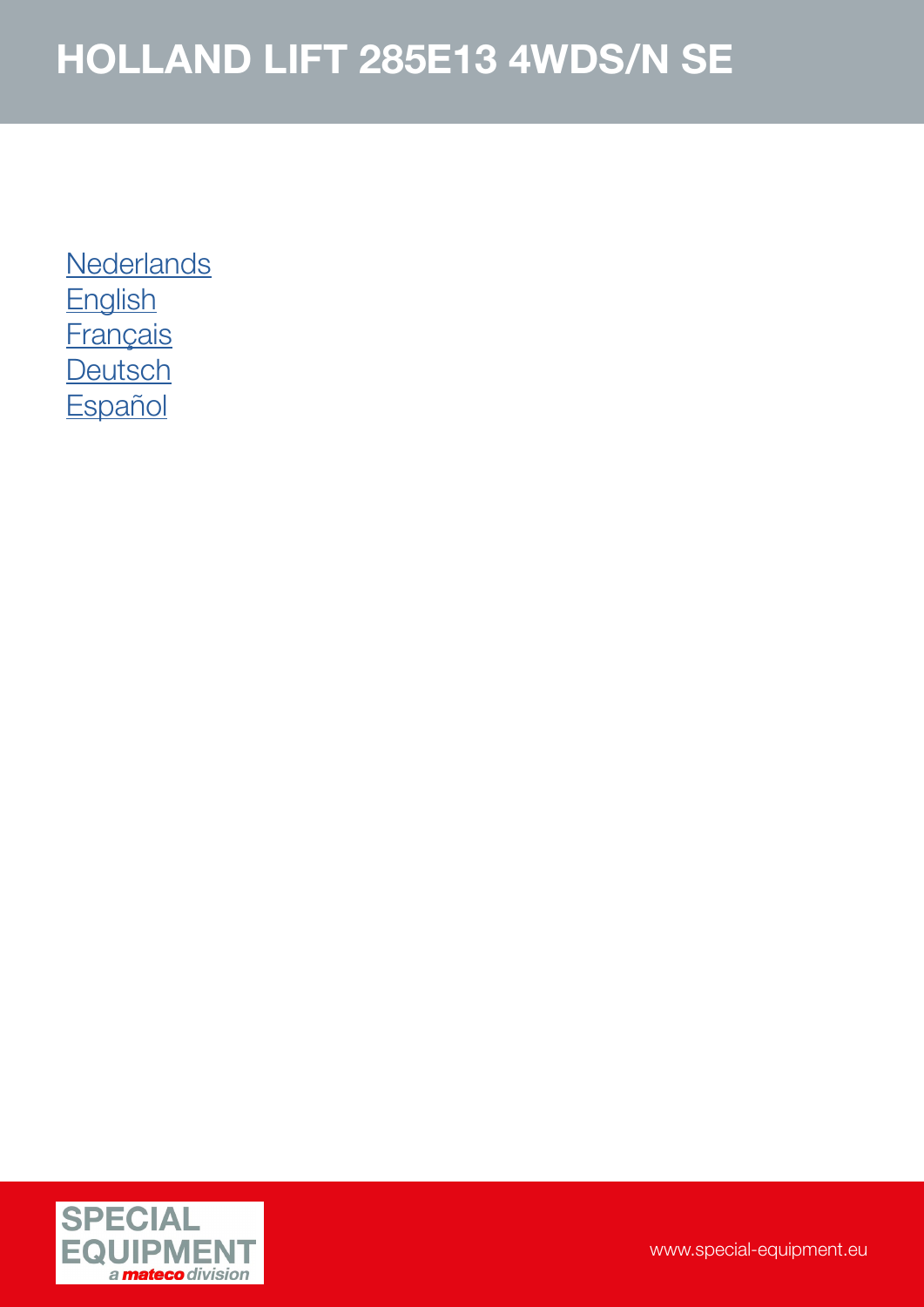<span id="page-1-0"></span>



| <b>Platformhoogte</b>       | 26,20 m              |
|-----------------------------|----------------------|
| Werkhoogte                  | 28,20 m              |
| Max. hefvermogen            | 750 kg               |
| Platformlengte/uitgeschoven | 5,21 m/7,41 m        |
| <b>Platformverlenging</b>   | $2,20 \; \mathrm{m}$ |
| <b>Platformbreedte</b>      | 1,30 m               |
| Max. scheefstand            | $3^{\circ}$          |
| Hoogte (+leuning)           | 4,10 m               |
| Hoogte (-leuning)           | $3,21 \; m$          |
| <b>Stempels</b>             | ja                   |
| <b>Banden</b>               | non-marking          |
| Lengte                      | 5,60 m               |
|                             |                      |







**Werkhoogte** 28,20 m

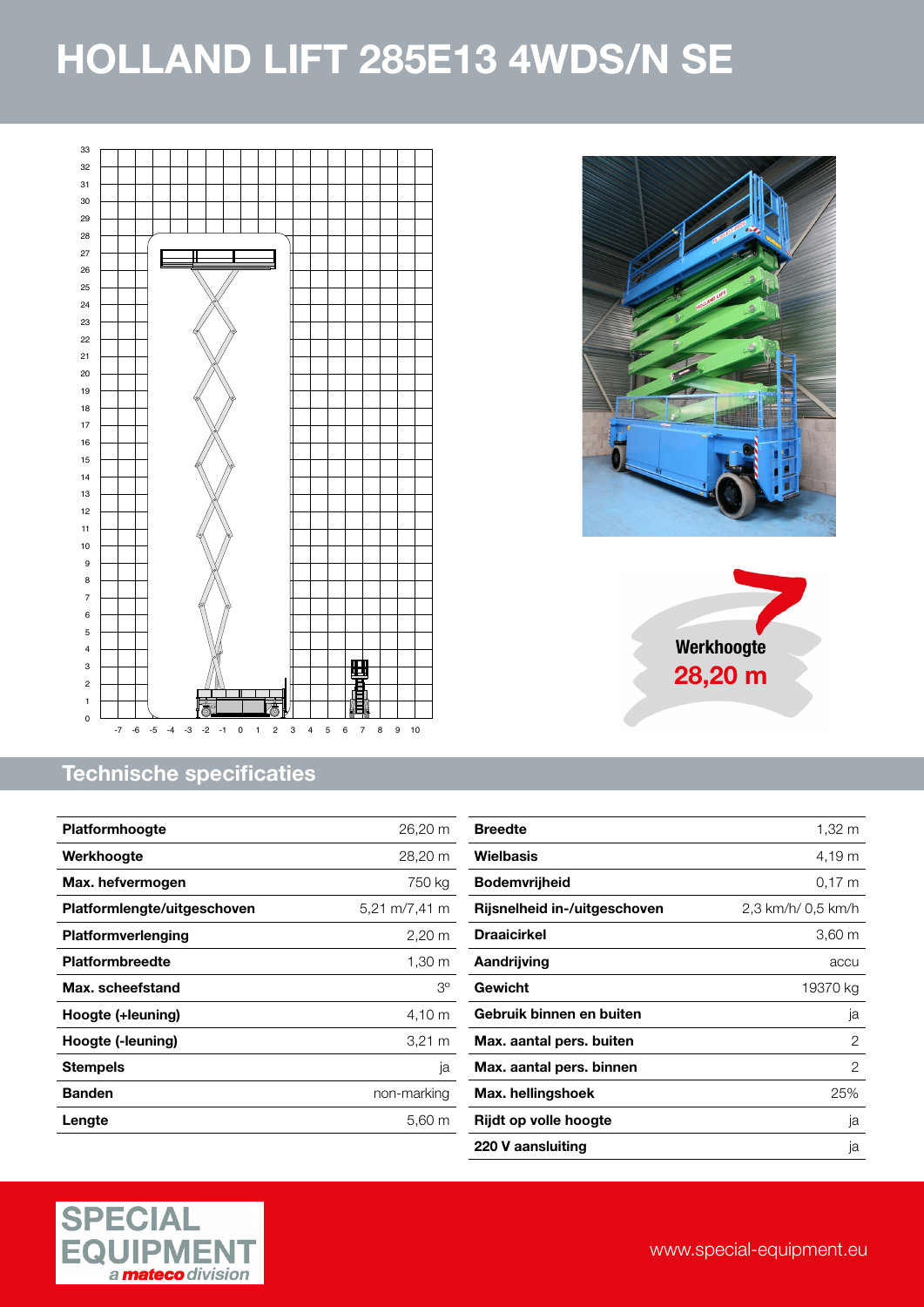<span id="page-2-0"></span>



| <b>Platform height</b>   | $26,20 \; \mathrm{m}$ |
|--------------------------|-----------------------|
| <b>Working height</b>    | 28,20 m               |
| Capacity                 | 750 kg                |
| Platformlength/extended  | 5,21 m/7,41 m         |
| Platformextension        | $2,20 \, \text{m}$    |
| <b>Platformwidth</b>     | 1,30 m                |
| Max. outrigger levelling | Зо                    |
| Height (rails up)        | 4,10 m                |
| Height (rails lowered)   | 3,21 m                |
| <b>Outriggers</b>        | yes                   |
| Tires                    | non-marking           |
| Length                   | $5,60 \; m$           |
| Width                    | 1,32 m                |

| Wheelbase                  | 4,19 m             |
|----------------------------|--------------------|
| Groundclearance            | 0.17 m             |
| Drive speed stowed/raised  | 2,3 km/h/ 0,5 km/h |
| <b>Turning radius</b>      | 3,60 m             |
| <b>Power</b>               | battery            |
| Weight                     | 19370 kg           |
| Indoor and outdoor use     | yes                |
| Max. no. people indoors    | 2                  |
| Max. no. People outdoors   | 2                  |
| Gradability                | 25%                |
| <b>Drives fully raised</b> | yes                |
| 220y power source          | yes                |
|                            |                    |





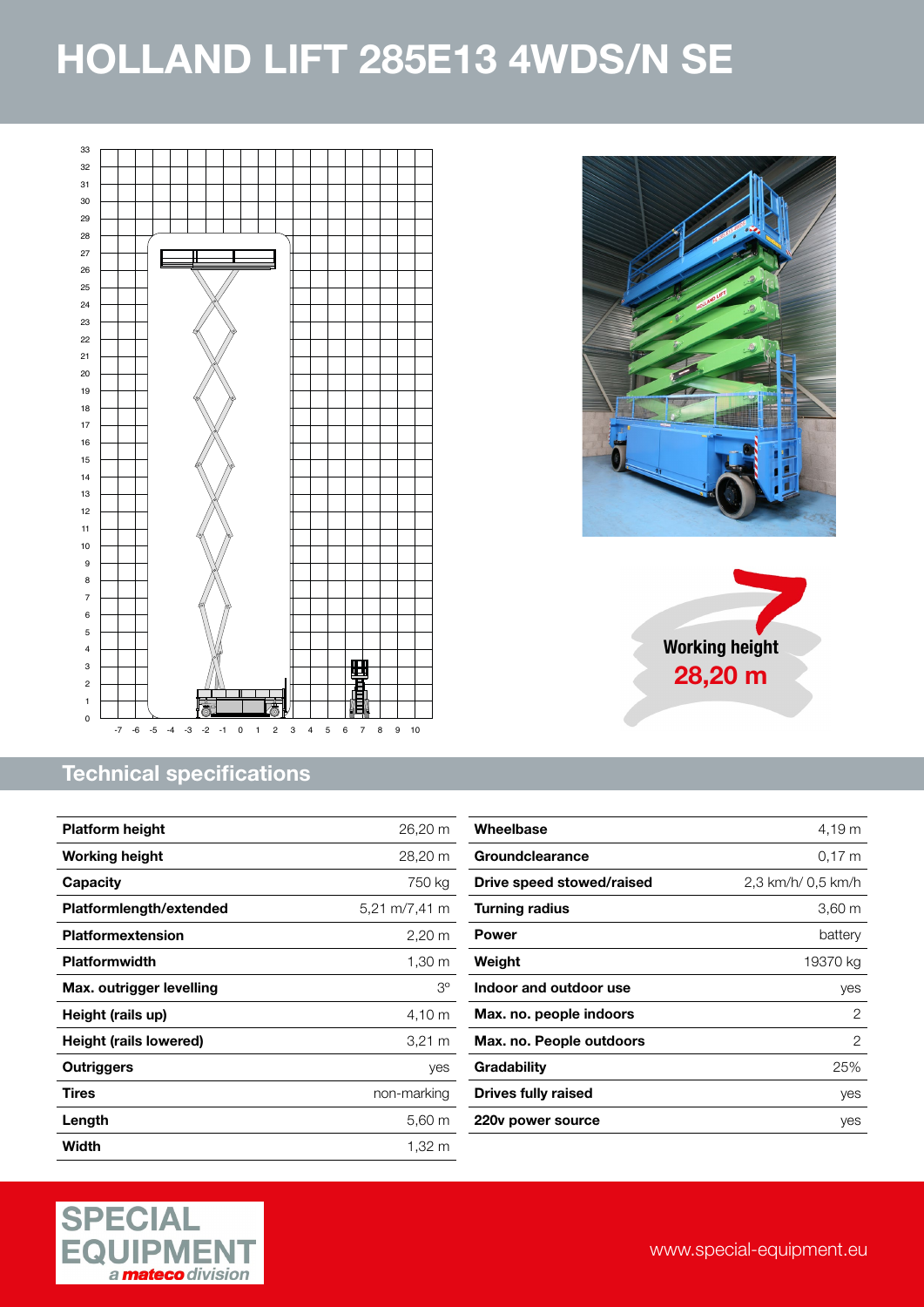<span id="page-3-0"></span>



| Hauteur de plate-forme                       | 26,20 m     |
|----------------------------------------------|-------------|
| Hauteur de travail                           | 28,20 m     |
| Capacité de levage                           | 750 kg      |
| Longueur de la plate-forme/avec extension    | 5,21/7,41 m |
| <b>Extension de la plate-forme</b>           | 2,20 m      |
| Largeur de la plate-forme                    | 1,30 m      |
| Capacité de mise à niveau des stabilisateurs | З°          |
| Hauteur hors tout garde-corps élevés         | 4,10 m      |
| Hauteur hors tout, garde-corps rabaissés     | 3,21 m      |
| <b>Stabilisateurs</b>                        | oui         |
| <b>Roues</b>                                 | non-marking |
| Longueur                                     | $5,60 \; m$ |
| Largeur                                      | 1,32 m      |







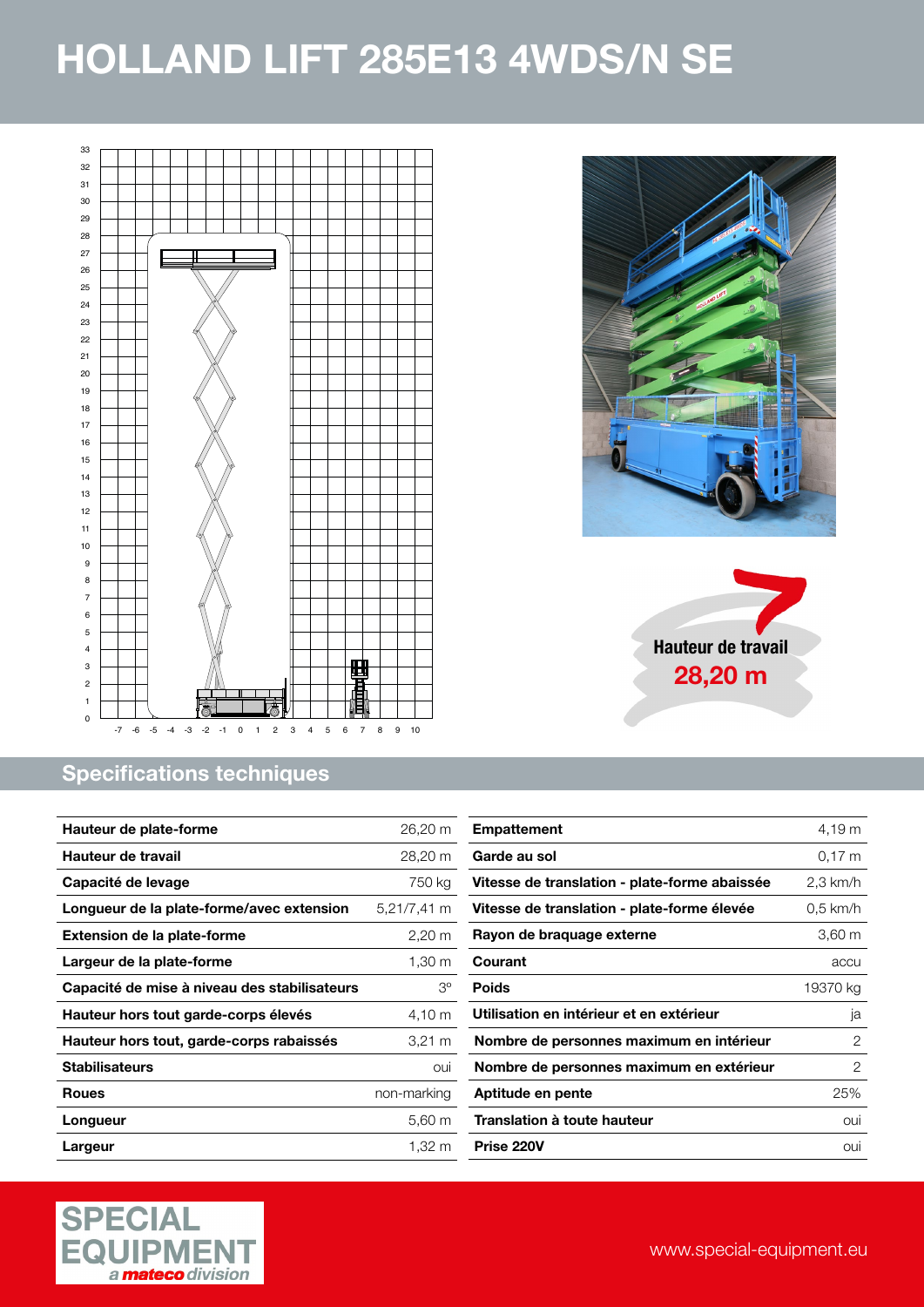<span id="page-4-0"></span>





#### **Datenblatt**

| Max. Platformhoehe                  | 26,20 m              |
|-------------------------------------|----------------------|
| Max. Arbeitshoehe                   | 28,20 m              |
| Tragfaehigkeit                      | 750 kg               |
| Platformlaenge/ausgeschoben         | 5,21/7,41 m          |
| <b>Platformausschub</b>             | $2,20 \; \mathrm{m}$ |
| <b>Platformbreite</b>               | 1,30 m               |
| Nivellierung max. mit Abstuetzungen | З°                   |
| Hoehe eingefahren                   | 4,10 m               |
| Hoehe heruntergeklappt              | 3,21 m               |
| Abstuetzungen                       | ja                   |
| Reifen                              | non-marking          |
| Laenge                              | 5,60 m               |
| <b>Breite</b>                       | 1,32 m               |

| <b>Radstand</b>                         | 4,19 m     |
|-----------------------------------------|------------|
| <b>Bodenfreiheit</b>                    | 0.17 m     |
| Fahrgeschwindigkeit eingefahren         | 2,3 km/h   |
| Fahrgeschwindigkeit ausgefahren         | $0.5$ km/h |
| Wenderadius aussen                      | 3,60 m     |
| Antriebsart                             | Akku       |
| Gewicht                                 | 19370 kg   |
| Verwendung (innen/aussen)               | ja         |
| Max. Personen auf der Platform (innen)  | 2          |
| Max. Personen auf der Platform (aussen) | 2          |
| Steigfaehigkeit eingefahren             | 25%        |
| Verfahrbar bis max. Höhe                | ja         |
| Steckdose 220V                          | ja         |